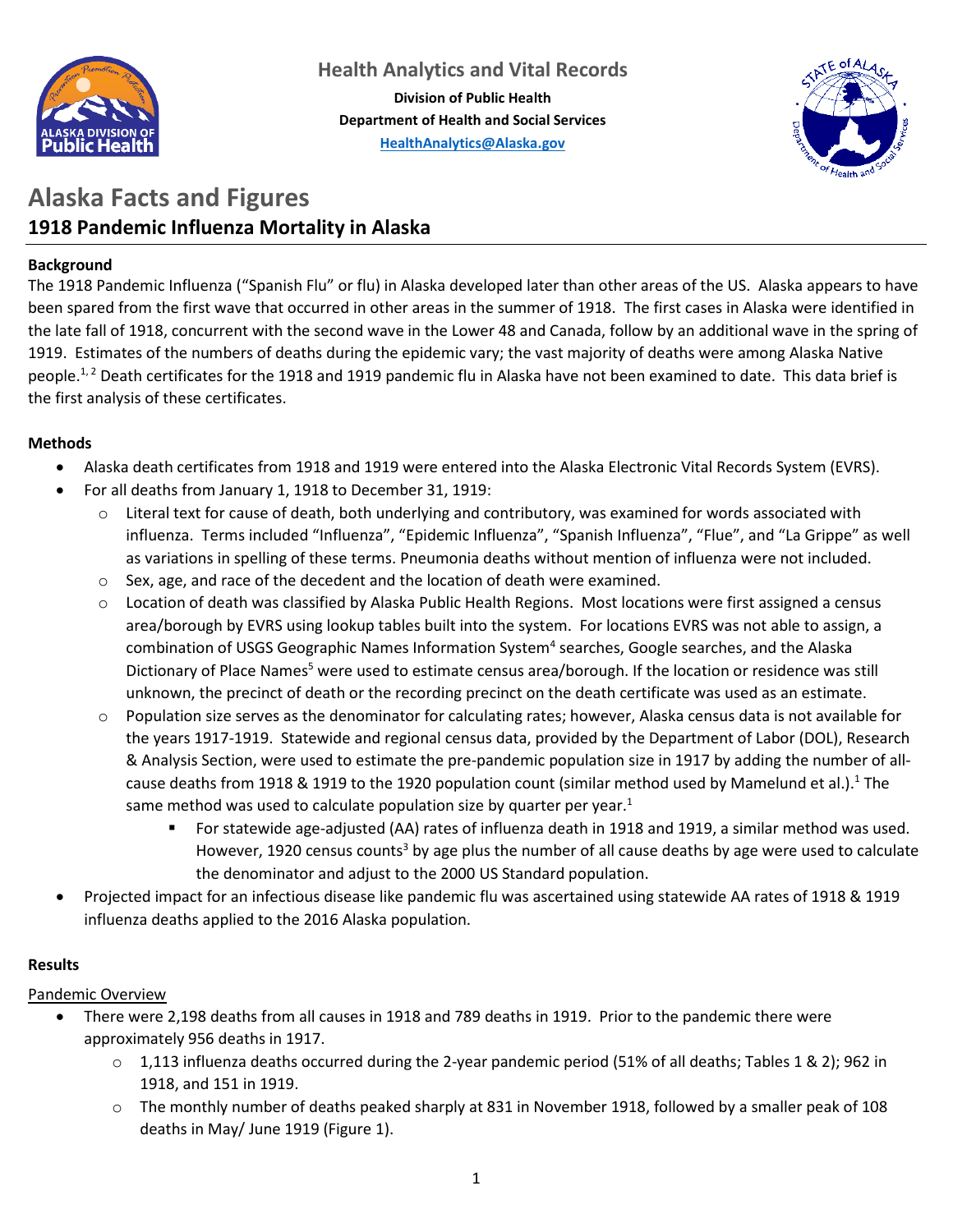- o Compared to mortality estimates from 1917, Alaska experienced 1,672 excess deaths per 100,000 population in 1918 (excluding 283 deaths from the sinking of the SS Princess Sophia in October 1918).<sup>†</sup>
- More females (56%) than males (44%) died of influenza in 1918 to 1919 (Table 1).
- The largest proportion of influenza deaths from 1918 to 1919 were in persons aged 30 to 44 years (30%), followed by those aged 0 to 14 years (24%; Table 1).
- The vast majority (81.7%) of deaths were Alaska Native people; white individuals comprised an additional 10.7% of decedents (Table 1).

| Table 1. Influenza Deaths by Sex, Age, and Race, 1918-1919 |       |                |  |  |  |  |  |
|------------------------------------------------------------|-------|----------------|--|--|--|--|--|
| <b>Characteristics</b>                                     |       | <b>Deaths</b>  |  |  |  |  |  |
|                                                            | Count | <b>Percent</b> |  |  |  |  |  |
| Sex                                                        |       |                |  |  |  |  |  |
| Male                                                       | 490   | 44.0           |  |  |  |  |  |
| Female                                                     | 618   | 55.5           |  |  |  |  |  |
| Missing                                                    | 5     | 0.4            |  |  |  |  |  |
| Age                                                        |       |                |  |  |  |  |  |
| 0 to 14 years                                              | 267   | 24.0           |  |  |  |  |  |
| 15 to 29 years                                             | 243   | 21.8           |  |  |  |  |  |
| 30 to 44 years                                             | 333   | 29.9           |  |  |  |  |  |
| $\geq$ 45 years                                            | 254   | 22.8           |  |  |  |  |  |
| Missing                                                    | 16    | 1.4            |  |  |  |  |  |
| Race                                                       |       |                |  |  |  |  |  |
| White                                                      | 119   | 10.7           |  |  |  |  |  |
| Alaska Native                                              | 909   | 81.7           |  |  |  |  |  |
| Other                                                      | 5     | 0.5            |  |  |  |  |  |
| Missing                                                    | 80    | 7.2            |  |  |  |  |  |
| <b>Total</b>                                               | 1,113 | 100.0          |  |  |  |  |  |

*Figure 1. Number of Influenza Deaths by Date, Alaska, 1918–1919*



#### Pandemic Location and Timeframe

• There were two epidemic waves in Alaska from 1918 to 1919, with the highest number of influenza deaths occurring during the 1<sup>st</sup> wave (Figure 1). The 1<sup>st</sup> wave primarily occurred within the 4<sup>th</sup> quarter of 1918 (Q4, Oct–Dec) and extended into January 1919, and the 2<sup>nd</sup>, smaller wave primarily occurred within the 2<sup>nd</sup> quarter of 1919 (Q2, Apr-Jun).

l

<span id="page-1-0"></span><sup>Ŧ</sup> Data not shown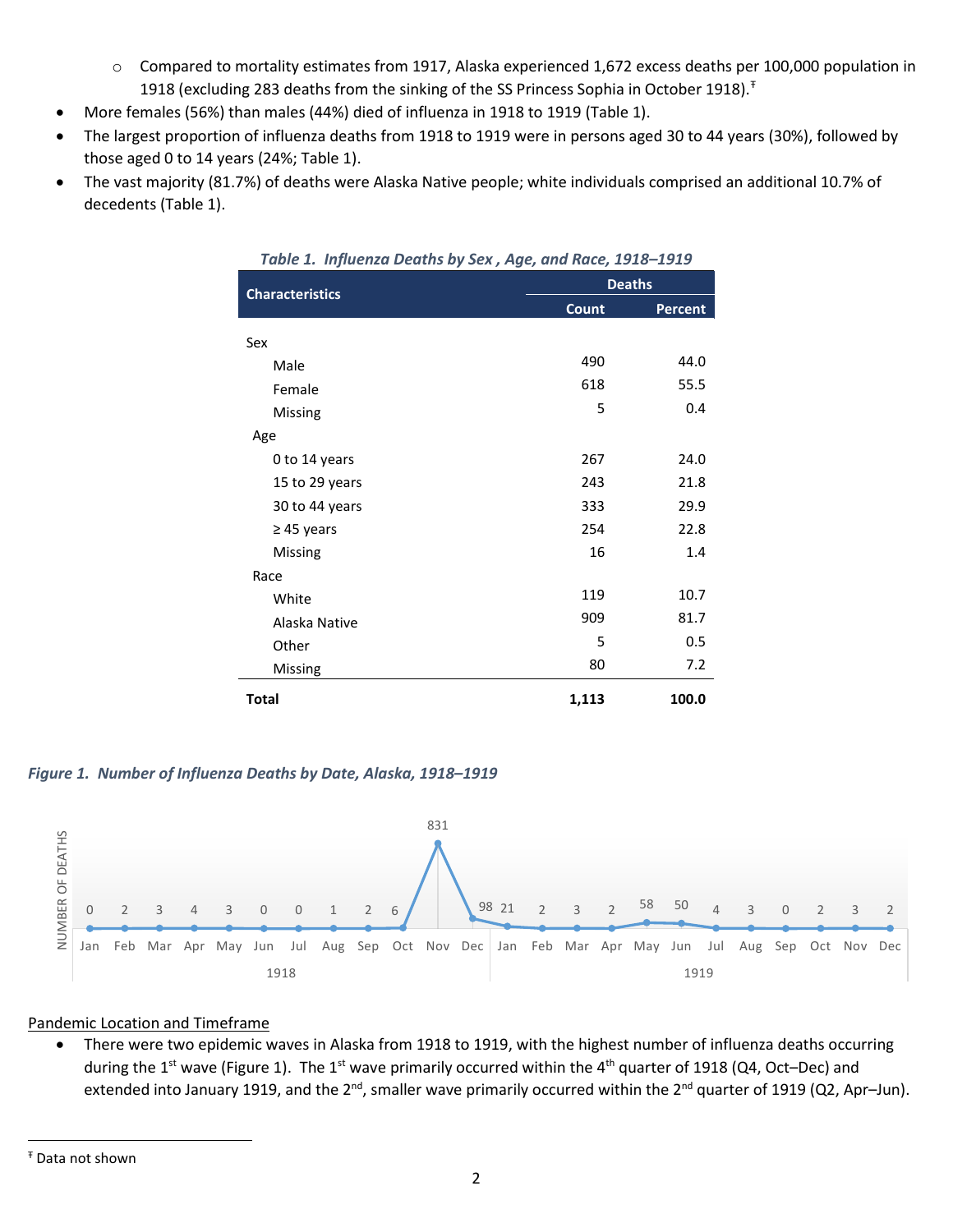- Nearly two-thirds of influenza deaths occurred in the Nome Census Area, which is a part of the Northern Public Health Region (Tables 2 & 3).
	- o During the 1st epidemic wave, 72% of influenza deaths occurred in the Nome Census Area.
- The Southwest and Gulf Coast Public Health Regions were the next most affected by pandemic flu (Table 3).
	- o During the 2<sup>nd</sup> wave, 94% of influenza deaths occurred in the Aleutians West Census Area, Bristol Bay Borough, Dillingham Census Area, and the Lake and Peninsula Borough, which are all located in the Southwest Public Health Region (Tables 2 & 3).

| rabic 2. Thjiachza Deaths by Negion and Census Area or Dorough, 1910–1919 | <b>Deaths</b>           |                  |  |  |
|---------------------------------------------------------------------------|-------------------------|------------------|--|--|
| <b>Characteristics</b>                                                    | Count                   | <b>Percent</b>   |  |  |
| Northern Region                                                           |                         |                  |  |  |
| North Slope Borough                                                       | 2                       | 0.2 <sub>0</sub> |  |  |
| Northwest Arctic Borough                                                  |                         |                  |  |  |
| Nome Census Area                                                          | 709                     | 63.7             |  |  |
| <b>Interior Region</b>                                                    |                         |                  |  |  |
| Denali Borough                                                            |                         |                  |  |  |
| Fairbanks North Star Borough                                              | 3                       | 0.3              |  |  |
| Southeast Fairbanks Census Area                                           |                         |                  |  |  |
| Yukon-Koyukuk Census Area                                                 | 3                       | 0.3              |  |  |
| Anchorage Matsu Region                                                    |                         |                  |  |  |
| Matanuska-Susitna Borough                                                 | 23                      | 2.1              |  |  |
| Municipality of Anchorage                                                 | 21                      | 1.9              |  |  |
| Southwest Region                                                          |                         |                  |  |  |
| Aleutians East Borough                                                    |                         |                  |  |  |
| Aleutians West Census Area                                                | 47                      | 4.2              |  |  |
| <b>Bethel Census Area</b>                                                 | 5                       | 0.4              |  |  |
| <b>Bristol Bay Borough</b>                                                | 41                      | 3.7              |  |  |
| Dillingham Census Area                                                    | 10                      | 0.9              |  |  |
| Kusilvak Census Area                                                      | 24                      | 2.2              |  |  |
| Lake & Peninsula Borough                                                  | 20                      | 1.8              |  |  |
| <b>Gulf Coast Region</b>                                                  |                         |                  |  |  |
| Kenai Peninsula Borough                                                   | 57                      | 5.1              |  |  |
| Kodiak Island Borough                                                     | 46                      | 4.1              |  |  |
| Valdez-Cordova Census Area                                                | 18                      | 1.6              |  |  |
| Southeast Region                                                          |                         |                  |  |  |
| City and Borough of Sitka                                                 | 13                      | 1.2 <sub>1</sub> |  |  |
| City and Borough of Juneau                                                | 31                      | 2.8              |  |  |
| Haines Borough                                                            | $\overline{\mathbf{c}}$ | 0.2              |  |  |
| Hoonah-Angoon Census Area & Municipality of Skagway                       | 4                       | 0.4              |  |  |
| Ketchikan Gateway Borough                                                 | 8                       | 0.7              |  |  |
| Petersburg Borough & City and Borough of Wrangell                         | 3                       | 0.3              |  |  |
| Prince of Wales-Hyder Census Area                                         | 10                      | 0.9              |  |  |
| Yakutat Borough                                                           | 5                       | 0.4              |  |  |
| Unknown                                                                   | 8                       | 0.7              |  |  |
| <b>Total</b>                                                              | 1,113                   | 100              |  |  |

*Table 2. Influenza Deaths by Region and Census Area or Borough, 1918–1919*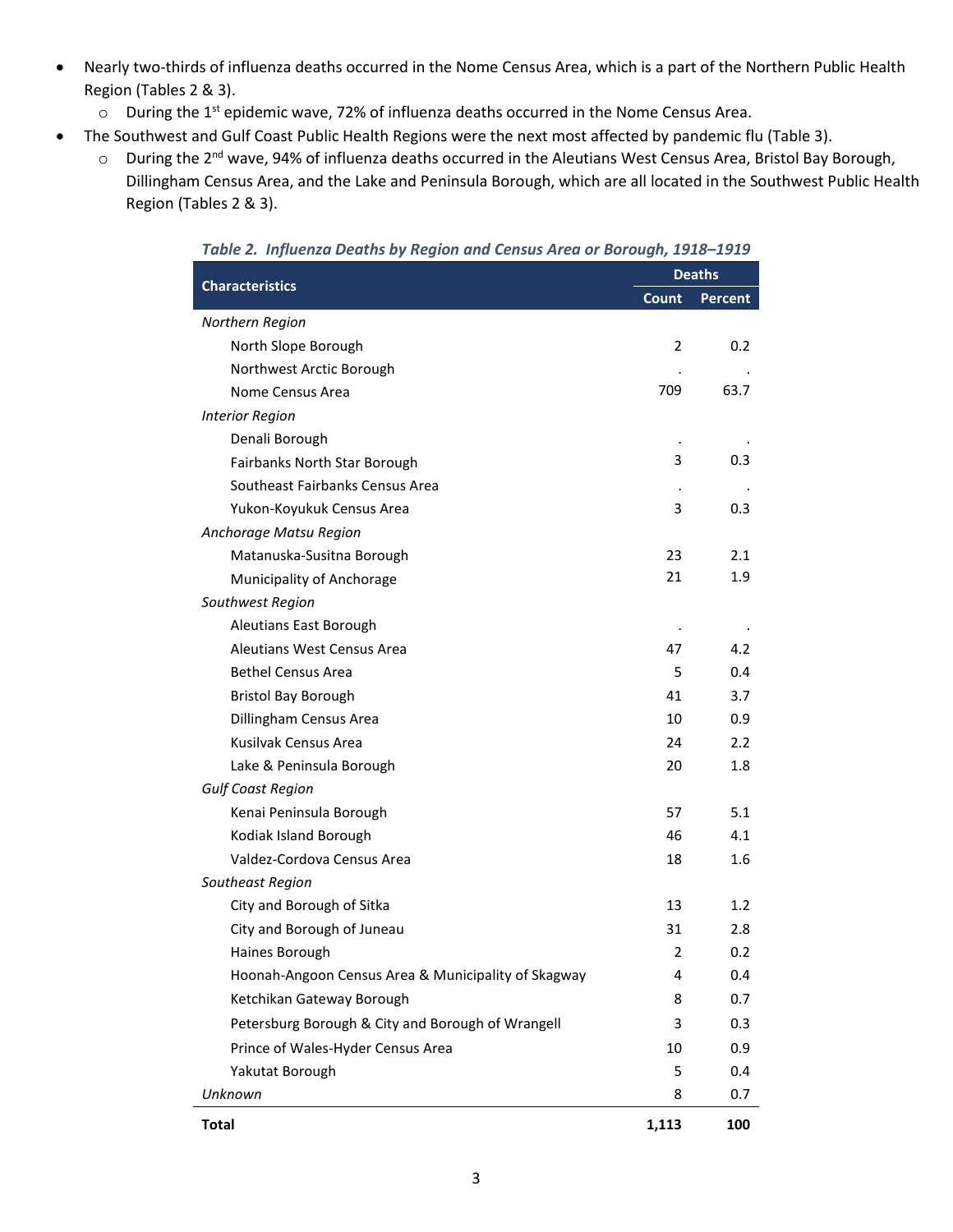#### *Table 3. Influenza Deaths and Crude Rates by Region and Quarter, 1918–1919 and 2016 Projection*

|                             | Pre-1918                | <b>1918 All</b> | <b>1918 All</b>   | 1918 Flu Rate per 100,000 |                |                |                | 2016 Impact using 1st<br><b>Wave (Q4) Epidemic Rate</b> |                       |                 |
|-----------------------------|-------------------------|-----------------|-------------------|---------------------------|----------------|----------------|----------------|---------------------------------------------------------|-----------------------|-----------------|
| <b>Public Health Region</b> | Population <sup>1</sup> | <b>Deaths</b>   | <b>Flu Deaths</b> | Q <sub>1</sub>            | Q <sub>2</sub> | Q <sub>3</sub> | Q <sub>4</sub> | <b>All Year</b>                                         | 2016 Pop <sup>2</sup> | 2016 Flu Deaths |
| Anchorage/Mat-Su            | 3,290                   | 80              | 42                | 0                         | 0              | 0              | 1287.6         | 1,276.6                                                 | 401,491               | 5,169           |
| <b>Gulf Coast</b>           | 8,373                   | 274             | 109               | 0                         | 24.0           | 0              | 1297.3         | 1,301.8                                                 | 81,108                | 1,052           |
| <i>Interior</i>             | 9,585                   | 127             | 3                 | 0                         | 0              | 0              | 31.6           | 31.3                                                    | 113,202               | 36              |
| <b>Northern</b>             | 7.899                   | 854             | 704               | 0                         | 0              | 38.3           | 8843.5         | 8,912.5                                                 | 27,808                | 2,459           |
| Southeast                   | 18,270                  | 624             | 66                | 0                         | 0              | 0              | 364.7          | 361.2                                                   | 73,827                | 269             |
| Southwest                   | 10,514                  | 178             | 30                | 47.6                      | 47.8           | 0              | 192.3          | 285.3                                                   | 42,273                | 81              |
| Alaska                      | 57,931                  | 2,137           | 954               | 8.6                       | 12.1           | 5.2            | 1618.1         | 1.646.8                                                 | 739,709               | 11,970          |

|                             | Pre-1919                | 1919 All      | <b>1919 All</b>   |                | 1919 Flu Rate per 100,000 |                |                |                 |                         | 2016 Impact using 2nd<br><b>Wave (Q2) Epidemic Rate</b> |  |
|-----------------------------|-------------------------|---------------|-------------------|----------------|---------------------------|----------------|----------------|-----------------|-------------------------|---------------------------------------------------------|--|
| <b>Public Health Region</b> | Population <sup>1</sup> | <b>Deaths</b> | <b>Flu Deaths</b> | Q <sub>1</sub> | Q <sub>2</sub>            | Q <sub>3</sub> | Q <sub>4</sub> | <b>All Year</b> | $2016$ Pop <sup>2</sup> | 2016 Flu Deaths                                         |  |
| Anchorage/Mat-Su            | 3,210                   | 24            |                   | 31.2           | 0                         | 0              | 31.4           | 62.3            | 401.491                 | 0                                                       |  |
| <b>Gulf Coast</b>           | 8,099                   | 112           | 12                | 98.8           | 12.4                      | 24.9           | 12.5           | 148.2           | 81,108                  | 10                                                      |  |
| <i>Interior</i>             | 9,458                   | 76            | 3                 | 0              | 21.2                      | 0              | 10.6           | 31.7            | 113,202                 | 24                                                      |  |
| Northern                    | 7,045                   | 89            |                   | 71.0           | 14.3                      | 0              | 0              | 99.4            | 27,808                  | 4                                                       |  |
| Southeast                   | 17,646                  | 244           | 10                | 22.7           | 22.8                      | 5.7            | 5.7            | 56.7            | 73,827                  | 17                                                      |  |
| Southwest                   | 10,336                  | 213           | 117               | 77.4           | 990.3                     | 39.4           | 29.6           | 1,132.0         | 42,273                  | 419                                                     |  |
| Alaska                      | 55.794                  | 758           | 151               | 46.6           | 197.9                     | 12.7           | 12.7           | 270.6           | 739,709                 | 1,464                                                   |  |

1Pre-pandemic statewide and Public Health Region population estimated by adding 1918 and 1919 all cause deaths to 1920 population data from the DOL; population was also adjusted quarterly for previous quarters deaths.

22016 DOL Research and Analysis Estimates, Vintage 2017.

Note: Population and death counts do not include records with missing region or quarter information.

## Past and Present Impact

- Statewide AA pandemic flu death rates for 1918 and 1919 were 1,606.7 and 273.9 deaths per 100,000 population, respectively.[Ŧ](#page-3-0)
	- o AA rates are similar to the crude rates (Table 3) for 1918 and 1919 (1,618.1 and 270.6 deaths per 100,000).
- AA rates applied to the 2016 population would represent 11,885 statewide influenza- related deaths during the  $1^{st}$ epidemic wave and 2,026 deaths during the 2<sup>nd</sup> epidemic wave.<sup>†</sup> These are very similar to the 2016 death projections using crude rates (Table 3).
	- $\circ$  Applying the crude rate of influenza death from the 1<sup>st</sup> epidemic wave yields 11,970 deaths statewide in 2016, and using crude rates from the  $2^{nd}$  epidemic wave results in 1,464 deaths.
- If the epidemic occurred in 2016 and caused the same mortality rate as in 1918–1919, it would have been the leading cause of death among Alaska residents in 2016. In 2016, there were 974 deaths due to cancer and 815 due to heart disease.<sup>6</sup>

## **Discussion**

1918 to 1919 was a difficult time for people who resided in the Territory of Alaska. There were almost 58,000 people living in Alaska in 1917. However, 1 out of every 20 persons residing in Alaska died due to pandemic flu, the sinking of the SS Princess Sophia, World War I, and other causes. Half (51%) of all deaths in that 2-year timeframe were attributable to influenza. As with the rest of the U.S., not only were there high death rates among young children and the elderly, but also among young and

l

<span id="page-3-0"></span><sup>Ŧ</sup> Data not shown